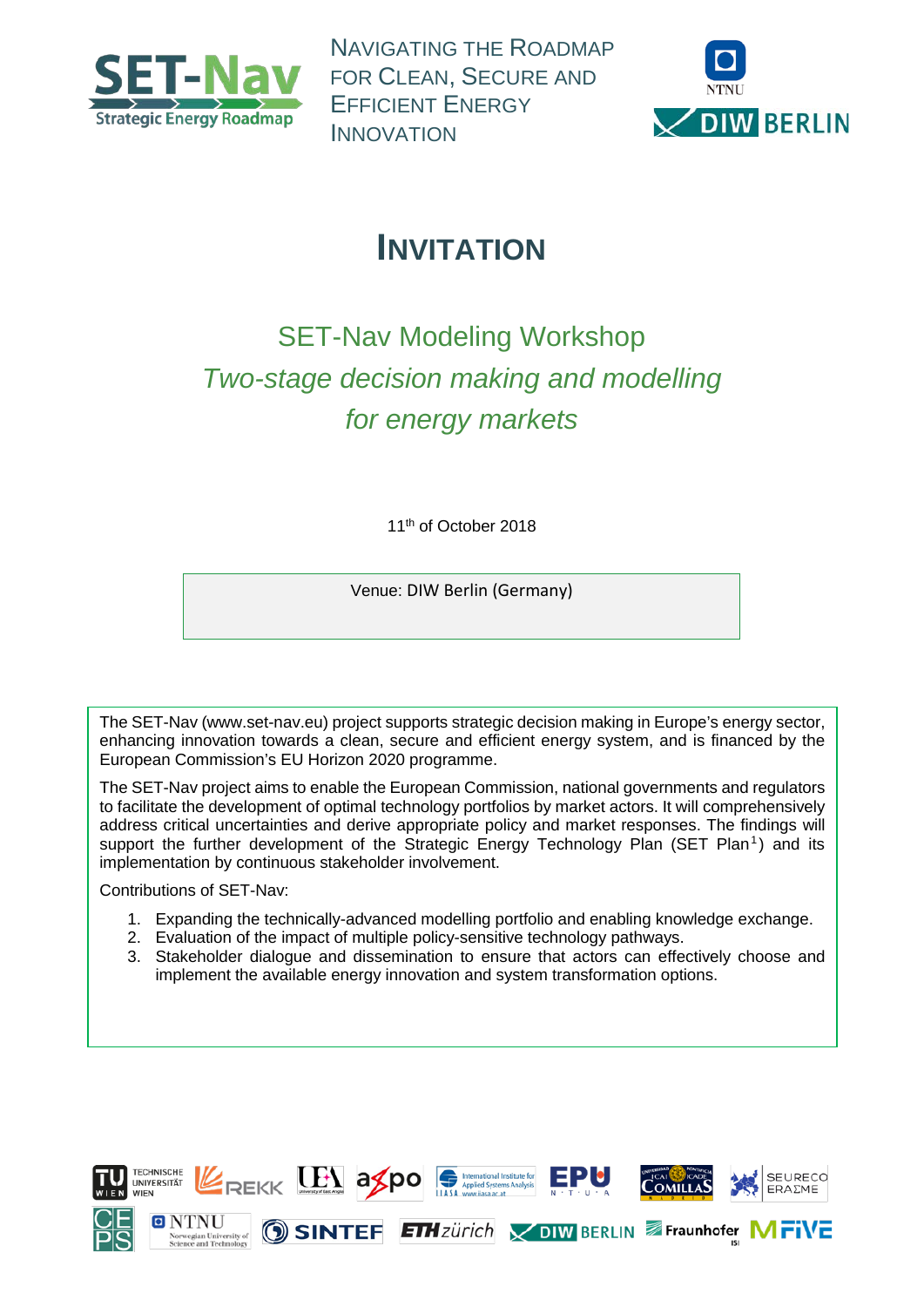

NAVIGATING THE ROADMAP FOR CLEAN, SECURE AND EFFICIENT ENERGY INNOVATION

## Modelling Workshops

In the SET-Nav project, we push the state-of-the-art of energy-economic-engineering models. Several work packages within the project are dedicated to improve, extend and customize models to better reflect relevant energy system aspects to address the research questions arising from the SET Plan. Models are linked and data is exchanged between them. However, today's computational limitations effectively restrict the scope, scale and detail of all models. Future computational power and smarter solution algorithms will allow solving larger models that can provide a more holistic picture. In five different modelling workshops we investigate and discuss with the broader research community what should be prioritized when faced with the possibility to enlarge models' scope, scale or detail given the research questions arising from the SET Plan challenges.

The workshops are open to interested energy modellers, also beyond the project members. As such, our workshops serve as an open exchange platform and also serve the goal of the Horizon 2020 programme of transparency and openness in applied modelling.

## On October 11, 2018, we will organize the last one of our workshop series. Its topic is "Two-stage decision making and modelling for energy markets",

## at DIW Berlin (Germany).

Two-stage decision modeling shall enable us to better describe complex situations and interactions in energy markets (e.g. between infrastructure decisions and operational decisions). The workshop shall be a combination of a seminar style lecture on the basics of multi-level modeling in the complementarity format and shorter conference style presentations of applications. It will focus on the equilibrium modeling framework and include modern solution techniques.

#### Confirmed key speaker: Prof. Sauleh Siddiqui, Johns Hopkins University

Until September 1<sup>st</sup>, 2018, we are inviting contributions to the workshop. If you are interested in presenting your modeling approach and/or application of multi-level modeling, please contact Dr. Franziska Holz at DIW Berlin [\(fholz@diw.de\)](mailto:fholz@diw.de).

Participation is free of charge, but seats are limited and participants have to cover their own travel and accommodation costs. Registration for participation is possible until October 1<sup>st</sup>, 2018. An up-to date program and location details will be made available on the website of DIW Berlin ("Events").

We are looking forward to a fruitful exchange of ideas and experiences in the workshop. Welcome to Berlin!

The workshop is organized one day prior to the Berlin Conference on Energy and Electricity Economics (BELEC) which will take place at DIW Berlin on October 12, 2018. We will also organize one session in the BELEC conference. For more information on the BELEC conference, please visit www.diw.de